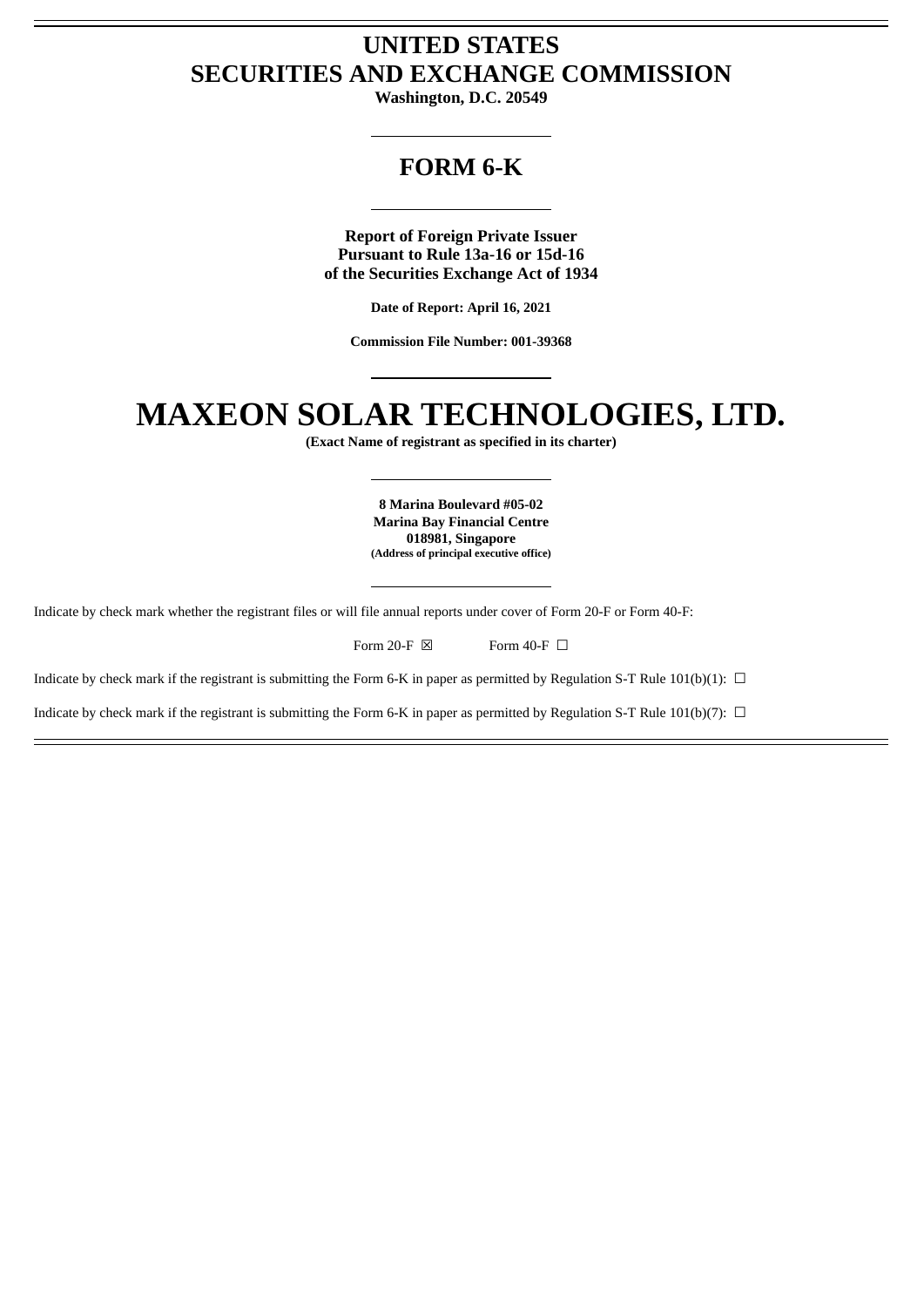#### **Incorporation by Reference**

This Form 6-K and the exhibits hereto shall be deemed to be incorporated by reference in the registration statement of Maxeon Solar Technologies, Ltd. on Form F-3 (File No. 333-248564), as filed with the Securities and Exchange Commission, to the extent not superseded by documents or reports subsequently filed.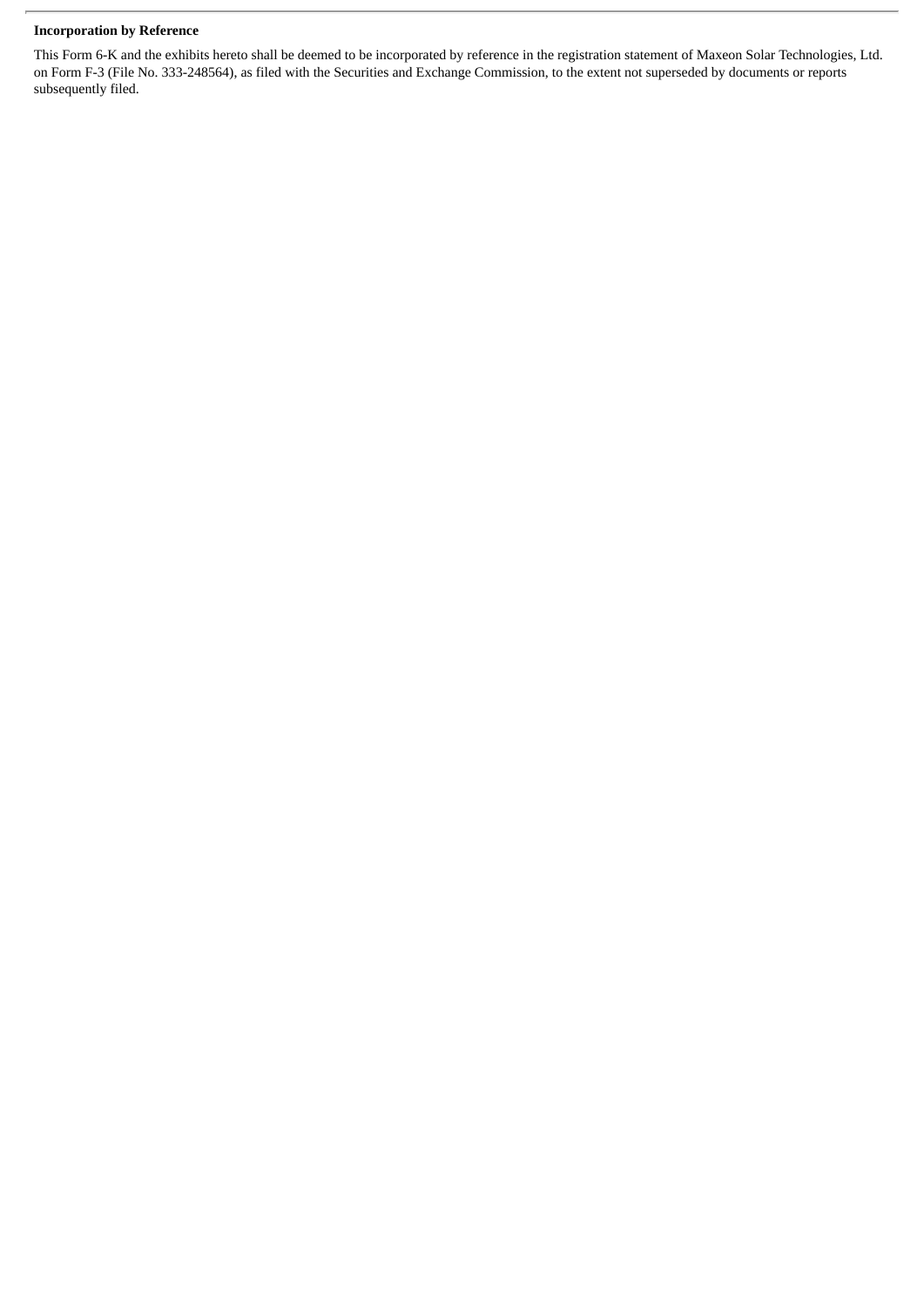#### **EXHIBIT INDEX**

# **Exhibit Title**

ł.

99.1 Press [Release](#page-4-0) dated April 16, 2021

99.2 Ordinary Share Purchase Agreement, dated April 13, 2021, by and between Maxeon Solar Technologies Ltd. and Zhonghuan Singapore Investment and [Development](#page-6-0) Pte. Ltd.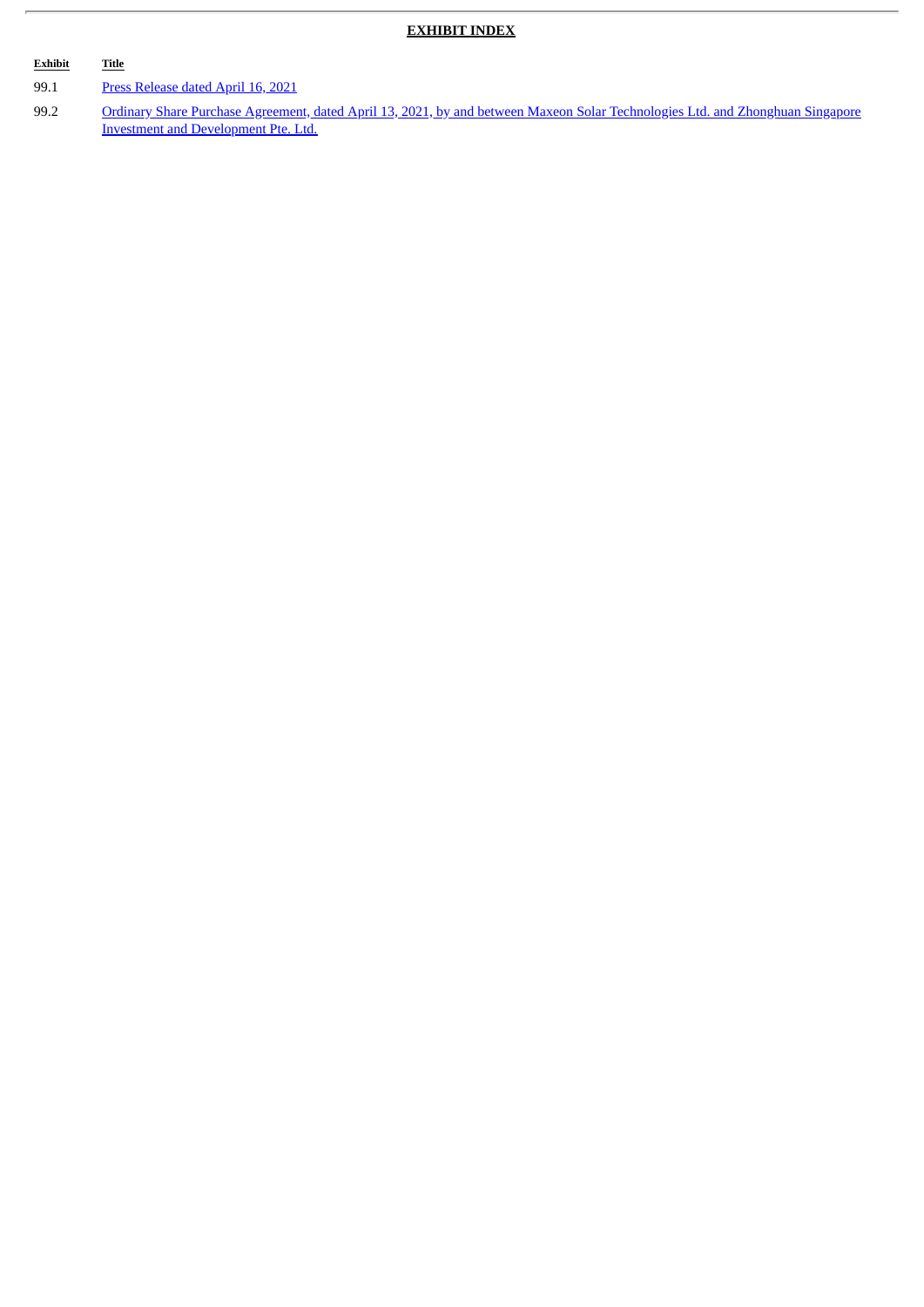**SIGNATURES**

Pursuant to the requirements of the Securities Exchange Act of 1934, the registrant has duly caused this report to be signed on its behalf by the undersigned, thereunto duly authorized.

#### **MAXEON SOLAR TECHNOLOGIES, LTD.** (Registrant)

April 16, 2021 By: /s/ Kai Strohbecke

Kai Strohbecke Chief Financial Officer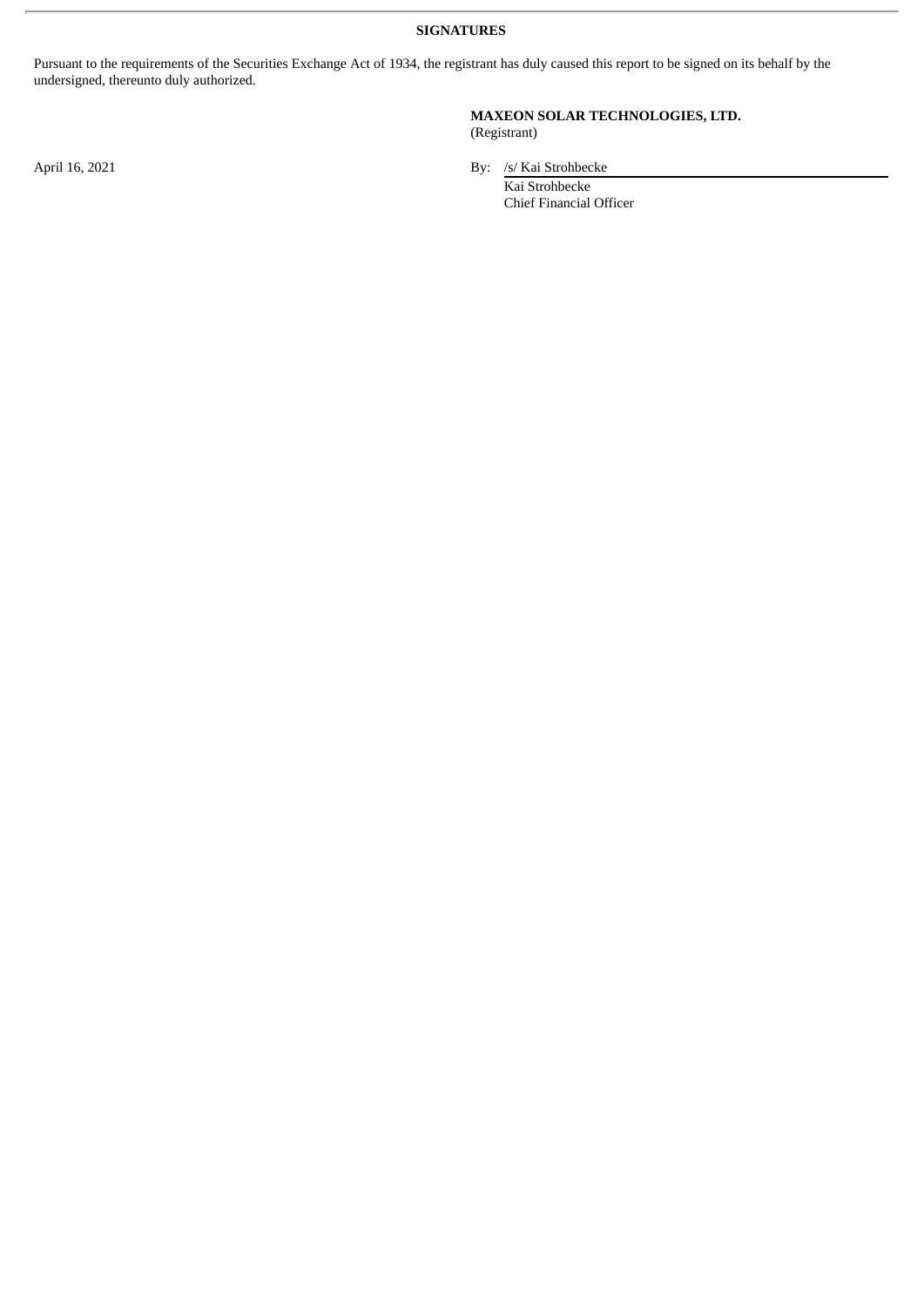#### **Maxeon Announces Pricing of Public Offering of Ordinary Shares**

<span id="page-4-0"></span>SINGAPORE, April 16, 2021 /PRNewswire/ — Maxeon Solar Technologies, Ltd. (Maxeon) (NASDAQ: MAXN) today announced the pricing of an underwritten public offering of \$125.0 million of ordinary shares at a price of \$18.00 per share. Maxeon also granted the underwriters a 30-day option to purchase up to an additional \$18.7 million of ordinary shares in the public offering on the same terms and conditions. Maxeon expects to receive net proceeds from the offering of approximately \$117.1 million after underwriting discounts and commissions and estimated offering expenses (or approximately \$134.9 million if the underwriters exercise their option to purchase additional shares). The offering is expected to close on April 20, 2021, subject to customary closing conditions (the "Offering").

In addition, pursuant to a stock purchase agreement, dated April 13, 2021, with an affiliate of Tianjin Zhonghuan Semiconductor ("TZS"), Maxeon has agreed to sell to TZS, in a private placement exempt from the registration requirements of the Securities Act of 1933, and at a sale price equal to the price to the public in the Offering, 1.87 million ordinary shares (the "TZS Private Placement").

Maxeon intends to use a portion of the net proceeds from the Offering and the TZS Private Placement for general corporate purposes, which is expected to include funding its previously announced Performance line expansion and may also include ramping up production and development of nextgeneration Maxeon 7, increasing manufacturing capacity for Maxeon 5 and 6, research and development and other projects.

Morgan Stanley and BofA Securities are serving as joint book-running managers and as the representatives of the underwriters for the Offering. An effective registration statement on Form F-3 (File No. 333-248564) relating to these securities has been filed with the Securities and Exchange Commission (the "SEC"). The offering will be made only by means of the prospectus in that registration statement and the related prospectus supplement. You may access these documents for free by visiting the SEC's website at www.sec.gov. Alternatively, any underwriter or any dealer participating in the offering will arrange to send you the prospectus and the related prospectus supplement if you request it from Morgan Stanley, Attention: Prospectus Department, 180 Varick Street, Second Floor, New York, New York 10014 or by contacting BofA Securities, NC1-004-03-43, 200 North College Street, 3rd Floor, Charlotte, NC 28255-0001, Attention: Prospectus Department, calling 800/294-1322 or emailing dg.prospectus\_requests@bofa.com.

This press release does not constitute an offer to sell or the solicitation of an offer to buy Maxeon's ordinary shares nor shall there be any sale of such shares in any state or jurisdiction in which such offer, solicitation or sale would be unlawful prior to registration or qualification under the securities laws of any such state or jurisdiction.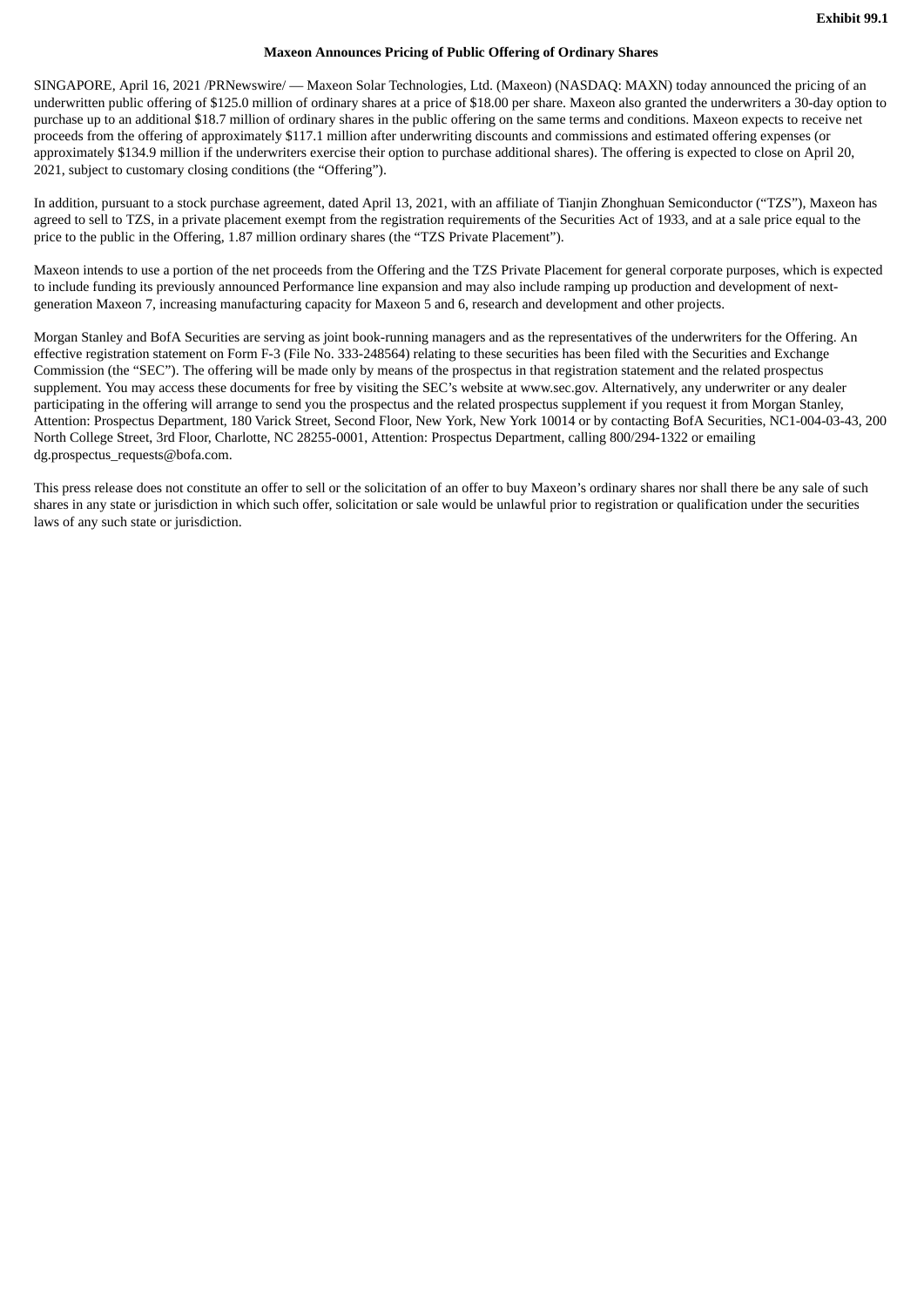#### **About Maxeon Solar Technologies**

Maxeon Solar Technologies, Ltd. (NASDAQ:MAXN) is Powering Positive ChangeTM. Headquartered in Singapore, Maxeon designs, manufactures and sells SunPower® brand solar panels in more than 100 countries, operating the SunPower brand worldwide except the United States and Canada. Maxeon is a leader in solar innovation with access to over 1,000 patents and two best-in-class solar panel product lines. With operations in Africa, Asia, Oceania, Europe and Mexico, Maxeon's products span the global rooftop and solar power plant markets through a network of more than 1,100 trusted partners and distributors. A pioneer in sustainable solar manufacturing, Maxeon leverages a 35-year history in the solar industry and numerous awards for its technology.

#### **Forward Looking Statements**

This press release includes forward-looking statements, including statements regarding the anticipated terms of the notes being offered, the completion, timing and the intended use and allocation of the proceeds. Forward-looking statements represent Maxeon's current expectations regarding future events and are subject to known and unknown risks and uncertainties that could cause actual results to differ materially from those implied by the forwardlooking statements. Among those risks and uncertainties are market conditions, including market interest rates, the perceived value of Maxeon's ordinary shares and risks relating to Maxeon's business, including those described in Maxeon's Annual Report on Form 20-F that is on file with the SEC. Maxeon cannot provide any assurances regarding its ability to effectively apply the net proceeds as described above. The forward-looking statements included in this press release speak only as of the date of this press release, and Maxeon does not undertake to update the statements included in this press release for subsequent developments, except as may be required by law.

#### **Investor Contact:**

The Blueshirt Group Gary Dvorchak, CFA gary@blueshirtgroup.com Mobile: +1 (323) 240-5796

#### **Media Contact:**

Anna Porta Anna.Porta@Maxeon.com Mobile: +39 (345) 7706205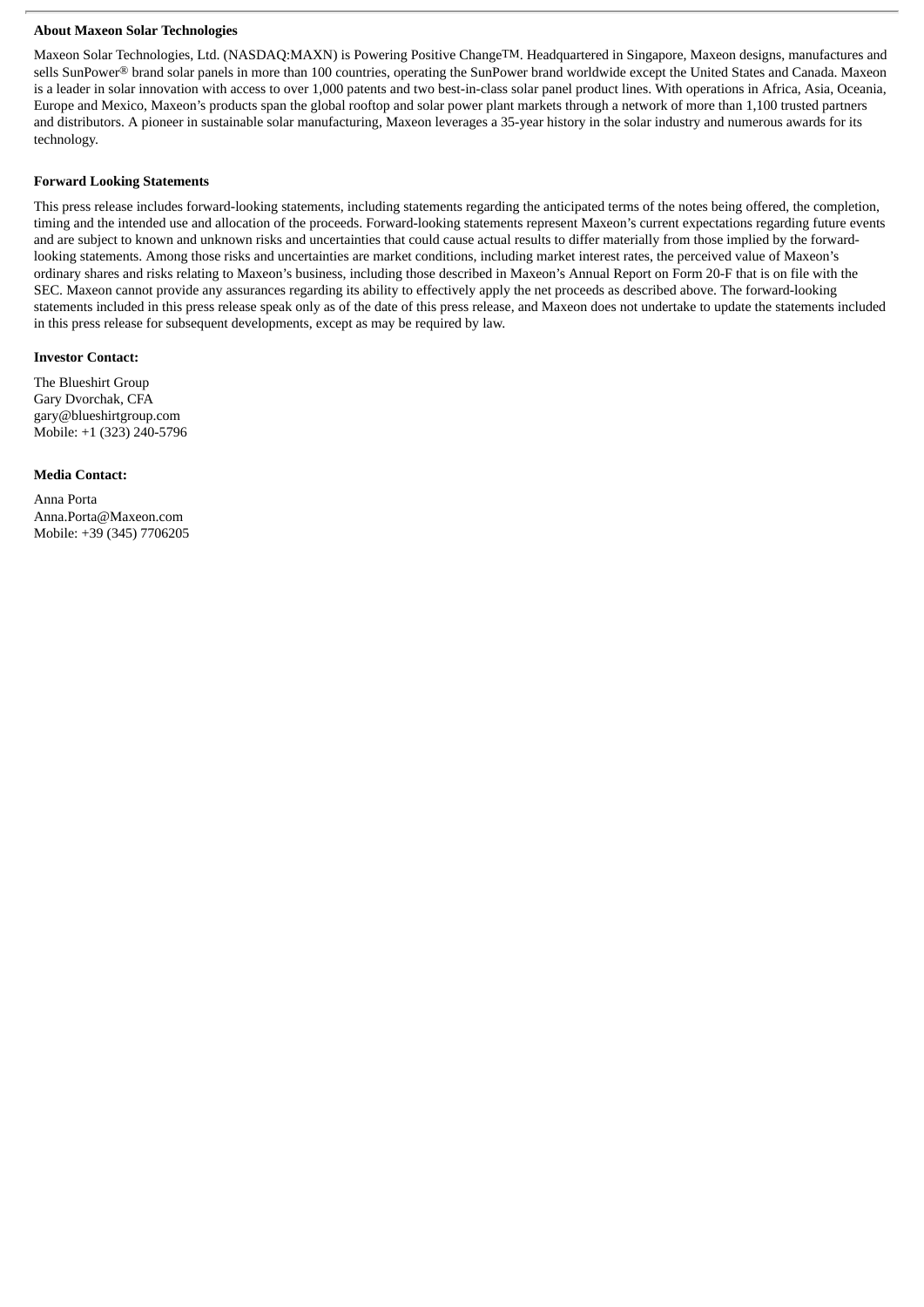# **MAXEON SOLAR TECHNOLOGIES, LTD.**

## <span id="page-6-0"></span>**ORDINARY SHARES PURCHASE AGREEMENT**

**April 13, 2021**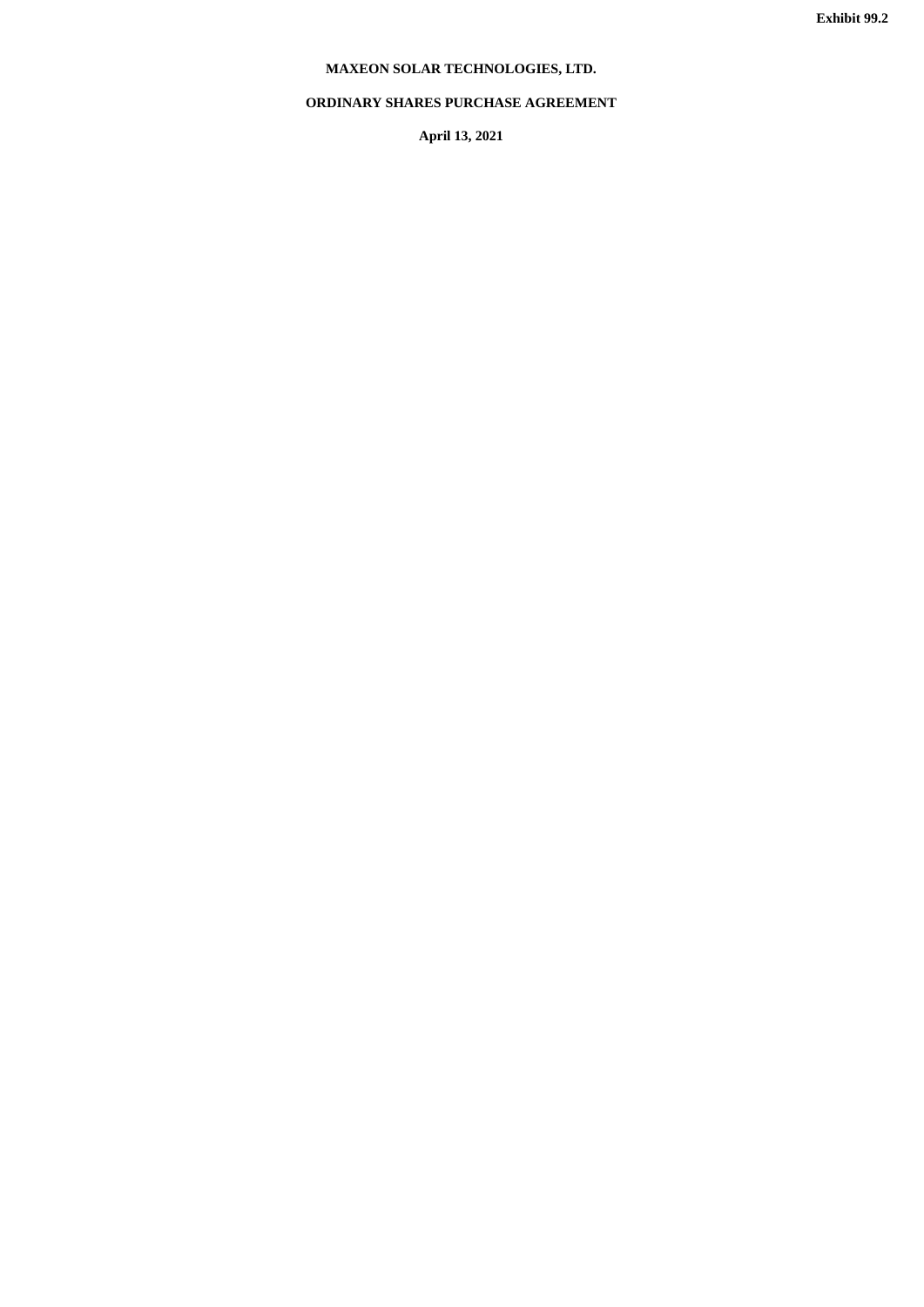#### **MAXEON SOLAR TECHNOLOGIES, LTD.**

#### **ORDINARY SHARES PURCHASE AGREEMENT**

THIS ORDINARY SHARES PURCHASE AGREEMENT (the "Agreement") is made as of April 13, 2021, by and between Maxeon Solar Technologies, Ltd, a company incorporated in Singapore with company registration number 201934268H (the "Company"), and Zhonghuan Singapore Investment and Development Pte. Ltd., a private company limited by shares incorporated under the laws of Singapore (the "Investor").

WHEREAS, the Investor is a shareholder of the Company and is a party to that certain Shareholders Agreement, dated as of August 26, 2020, by and among the Investor, the Company and Total Solar INTL SAS and Total Gaz Electricité Holdings France SAS (the "Shareholders Agreement");

WHEREAS, the Company intends to offer ordinary shares, no par value ("Ordinary Shares"), of the Company to the public by means of a registered Public Offering (as defined below) to be completed concurrently with the private placement of the Shares (as defined below) contemplated by this Agreement (the "Concurrent Private Placement"); and

WHEREAS, the Investor intends to purchase from the Company, and the Company desires to sell and issue to the Investor, the Shares in the Concurrent Private Placement, which will be completed concurrently with the Public Offering.

In consideration of the mutual covenants contained in this Agreement, and for other good and valuable consideration, the receipt of which is hereby acknowledged, the Company and the Investor hereby agree as follows:

#### 1. Purchase and Sale of Ordinary Shares.

1.1 Sale and Issuance of Ordinary Shares. Subject to the terms and conditions of this Agreement, the Investor agrees to purchase from the Company, and the Company agrees to sell and issue to the Investor, the Shares (as defined below) at a price per share equal to the per share public offering price (the "Public Offering Price") of the Ordinary Shares as set forth on the first page of the Company's final prospectus supplement in connection with the Public Offering (as defined below) at the Closing (as defined below). "Shares" shall mean the number of Ordinary Shares that is no less than 1,500,000 and no more than 1,900,000, as decided by the Investor at its sole discretion promptly (but in any event within two (2) hours after the Company provides written notice to the Investor of the Public Offering Price) with a written notice to the Company. "Subscription Amount" shall mean the product of the Public Offering Price multiplied by the Shares. "Public Offering" shall mean the issuance and sale of Ordinary Shares by the Company, pursuant to an Underwriting Agreement (the "Underwriting Agreement") to be entered into by and among the Company and certain underwriters (the "Underwriters"), in connection with the Company's contemplated public offering pursuant to the Company's Registration Statement on Form F-3 (including the prospectus and prospectus supplement relating to the Public Offering, the "Registration Statement").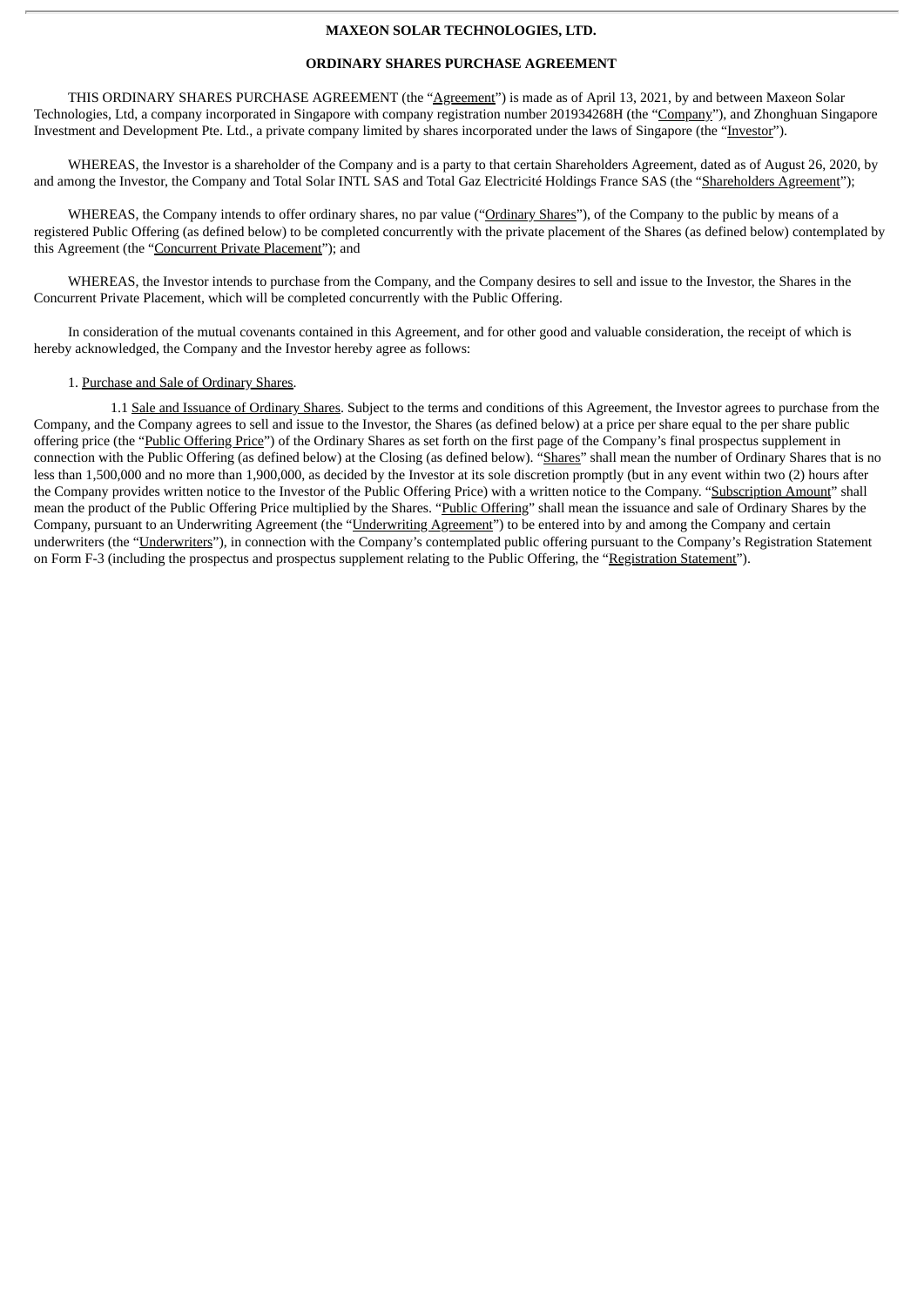1.2 Closing. The purchase and sale of the Shares shall take place remotely via the exchanges of documents and signatures and at the time immediately subsequent to the closing of the Public Offering (which time is designated as the "Closing"). At the Closing, the Investor shall make payment of the Subscription Amount by wire transfer in immediately available funds to the account set forth hereto on **Exhibit A** against delivery to the Investor of evidence from the Company's transfer agent of a book entry position evidencing the Shares registered in the name of the Investor, or in such nominee name(s) as designated by the Investor.

2. Representations and Warranties of the Company. The Company hereby represents and warrants to the Investor that as of the date hereof and as of the date of the Closing:

2.1 Organization, Good Standing and Qualification. The Company has been (i) duly organized and is validly existing and in good standing under the laws of Singapore, with power and authority (corporate and other) to own its properties and conduct its business as described in the Registration Statement, and (ii) duly qualified as a foreign corporation for the transaction of business and is in good standing (or the applicable equivalent thereof, if applicable) under the laws of each other jurisdiction in which it owns or leases properties or conducts any business so as to require such qualification, except, in the case of this clause (ii), where the failure to be so qualified or in good standing would not, individually or in the aggregate, reasonably be expected to have a Material Adverse Effect (as defined in the Underwriting Agreement).

2.2 Corporate Power; Authorization. The Company has all requisite corporate power and authority, and has taken all requisite corporate action necessary to execute and deliver this Agreement, to sell and issue the Shares and to perform all of its obligations under this Agreement. This Agreement constitutes a valid and legally binding obligation of the Company, enforceable in accordance with its terms, except (i) as limited by applicable bankruptcy, insolvency, reorganization, moratorium, and other laws of general application affecting enforcement of creditors' rights generally and (ii) as limited by laws relating to the availability of specific performance, injunctive relief, or other equitable remedies.

2.3 Valid Issuance of Shares. The Shares have been duly authorized and when issued and paid for in accordance with the terms of this Agreement for the consideration expressed herein, will be duly and validly issued, fully paid and nonassessable and will be free of any liens, encumbrances, or restrictions on transfer other than liens, encumbrances, or restrictions on transfer under the Shareholders Agreement, under applicable state and federal securities laws or as contemplated hereby. For the purpose of this provision, the term "non-assessable" (a term which has no recognized meaning under Singapore law) in relation to the Shares to be issued means that holders of such shares, having fully paid up all amounts due on such shares (if any), are under no further personal liability to make payments to the Company or its creditors or contribute to the assets or liabilities of the Company in their capacities purely as holders of such shares.

2.4 Capitalization and Description of Ordinary Shares. As of the date of the Closing, the statements set forth in the Registration Statement under the caption "Capitalization" and "Description of Ordinary Shares," insofar as they purport to constitute a summary of the issued share capital of the Company and the terms of the Ordinary Shares, are accurate, complete and fair in all material respects.

 $-2-$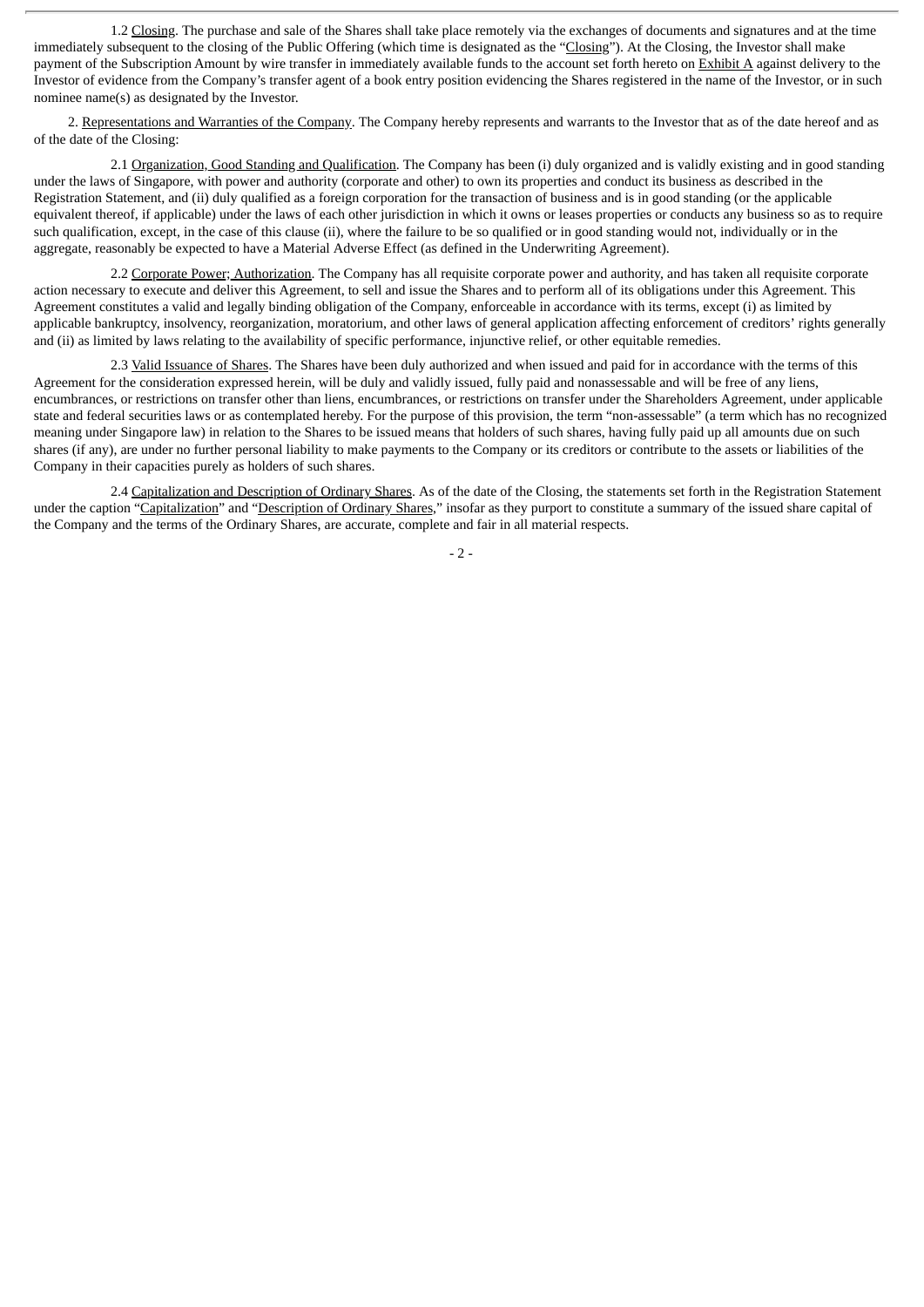2.5 Brokers or Finders. The Company has not incurred, and will not incur, directly or indirectly, as a result of any action taken by the Company, any liability for brokerage or finders' fees or agents' commissions or any similar charges in connection with the sale of the Shares contemplated by this Agreement.

2.6 Private Placement. Assuming the accuracy of the representations, warranties and covenants of the Investor set forth in Section 3 of this Agreement, no registration under the U.S. Securities Act of 1933 (the "Securities Act") or any state securities laws is required for the offer and sale of the Shares by the Company to the Investor under this Agreement. Neither the Company nor any person acting on its behalf has offered or sold the Shares by any form of general solicitation or general advertising or directed selling efforts.

2.7 Noncontravention. Neither the execution and the delivery of this Agreement, nor the consummation of the transactions contemplated hereby, will (i) violate any provision of the organizational documents of the Company or its subsidiaries or violate any constitution, statute, regulation, rule, injunction, judgment, order, decree, ruling, charge, or other restriction of any government, governmental entity or court to which the Company or its subsidiaries is subject, or (ii) conflict with, result in a breach of, constitute a default under, result in the acceleration of or creation of an encumbrance under, or create in any party the right to accelerate, terminate, modify, or cancel, any agreement, contract, lease, license, instrument, or other arrangement to which the Company or its Subsidiaries is a party or by which the Company or its subsidiaries is bound or to which any of the Company's or its Subsidiaries' assets are subject, in each case of the foregoing (i) and (ii), in such a manner that would materially and adversely affect the Company's ability to consummate the transactions contemplated hereby.

3. Representations, Warranties and Covenants of the Investor. The Investor hereby represents and warrants that as of the date hereof and as of the date of the Closing:

3.1 Organization, Good Standing and Qualification. The Investor is an entity duly organized, validly existing and in good standing under the laws of the jurisdiction of its organization.

3.2 Authorization. The Investor has full power and authority to enter into this Agreement and this Agreement constitutes a valid and legally binding obligation of the Investor, enforceable in accordance with its terms except (i) as limited by applicable bankruptcy, insolvency, reorganization, moratorium and other laws of general application affecting enforcement of creditors' rights generally and (ii) as limited by laws relating to the availability of specific performance, injunctive relief, or other equitable remedies.

3.3 Purchase Entirely for Own Account. The Investor hereby confirms, that the Shares to be received by the Investor will be acquired for investment for the Investor's own account, not as a nominee or agent, and not with a view to the distribution of any part thereof, and that the Investor has no present intention of selling, granting any participation in, or otherwise distributing the same, except as permitted by applicable federal or state securities laws. The Investor further represents that the Investor does not have any contract, undertaking, agreement or arrangement with any person to sell, transfer or grant participations to such person or to any third person, with respect to any of the Shares.

- 3 -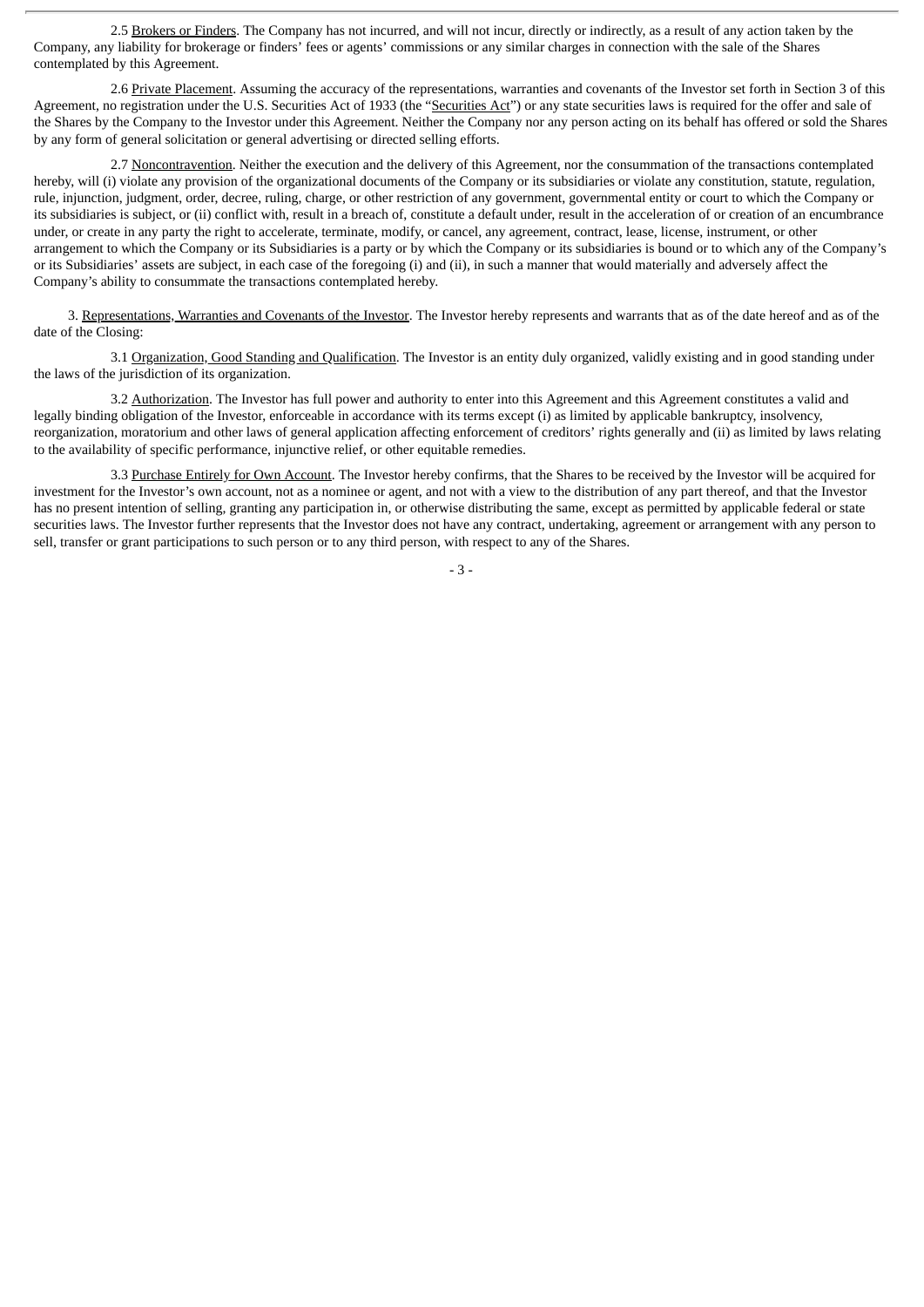3.4 Disclosure of Information. The Investor believes it has received all the information it considers necessary or appropriate for deciding whether to purchase the Shares. The Investor further represents that it has had an opportunity to ask questions and receive answers from the Company regarding the terms and conditions of the offering of the Shares and the business, assets, financial condition and prospects of the Company.

3.5 Investment Experience. The Investor has such knowledge and experience in financial and business matters as to be capable of evaluating the merits and risks of an investment in the Company and the Shares (and has sought such accounting, legal and tax advice as the Investor has considered necessary to make an informed investment decision) and is aware that there could be substantial risks incident to the purchase of the Shares.

3.6 Accredited Investor. The Investor is an "accredited investor" within the meaning Rule 501(a) of Regulation D promulgated by the Securities and Exchange Commission under the Securities Act, as presently in effect.

3.7 Brokers or Finders. The Investor has not engaged any brokers, finders or agents, such that the Company will, incur, directly or indirectly, as a result of any action taken by the Investor, any liability for brokerage or finders' fees or agents' commissions or any similar charges in connection with this Agreement.

3.8 Restricted Securities. The Investor understands that the Shares will be characterized as "restricted securities" under the federal securities laws inasmuch as they are being acquired from the Company in a transaction not involving a public offering and that under such laws and applicable regulations such securities may be resold without registration under the Securities Act, only in certain limited circumstances. In this connection, the Investor represents that it is familiar with Rule 144 promulgated under the Securities Act, as presently in effect, and understands the resale limitations imposed thereby and by the Securities Act.

3.9 Legends. The Investor understands that the Shares may bear the following legend:

"THE SECURITIES REPRESENTED BY THIS CERTIFICATE HAVE NOT BEEN REGISTERED UNDER THE SECURITIES ACT OF 1933, AS AMENDED (THE "SECURITIES ACT"), OR UNDER THE SECURITIES LAWS OF ANY STATE OF THE UNITED STATES AND MAY NOT BE ENCUMBERED, PLEDGED, HYPOTHECATED, SOLD, TRANSFERRED OR OTHERWISE DISPOSED OF WITHIN THE UNITED STATES EXCEPT PURSUANT TO THE REGISTRATION REQUIREMENTS OF THE SECURITIES ACT OR PURSUANT TO AN AVAILABLE EXEMPTION FROM SUCH REGISTRATION REQUIREMENTS AND, IN EACH CASE, IN ACCORDANCE WITH ALL APPLICABLE SECURITIES LAWS."

3.10 Lock-Up Agreement. The Investor hereby confirms that it has executed and delivered, or prior to the date of the Underwriting Agreement will execute and deliver, to the Underwriters the lock-up agreements in the form reasonably requested by the Underwriters (the "Lock-Up Agreements").

- 4 -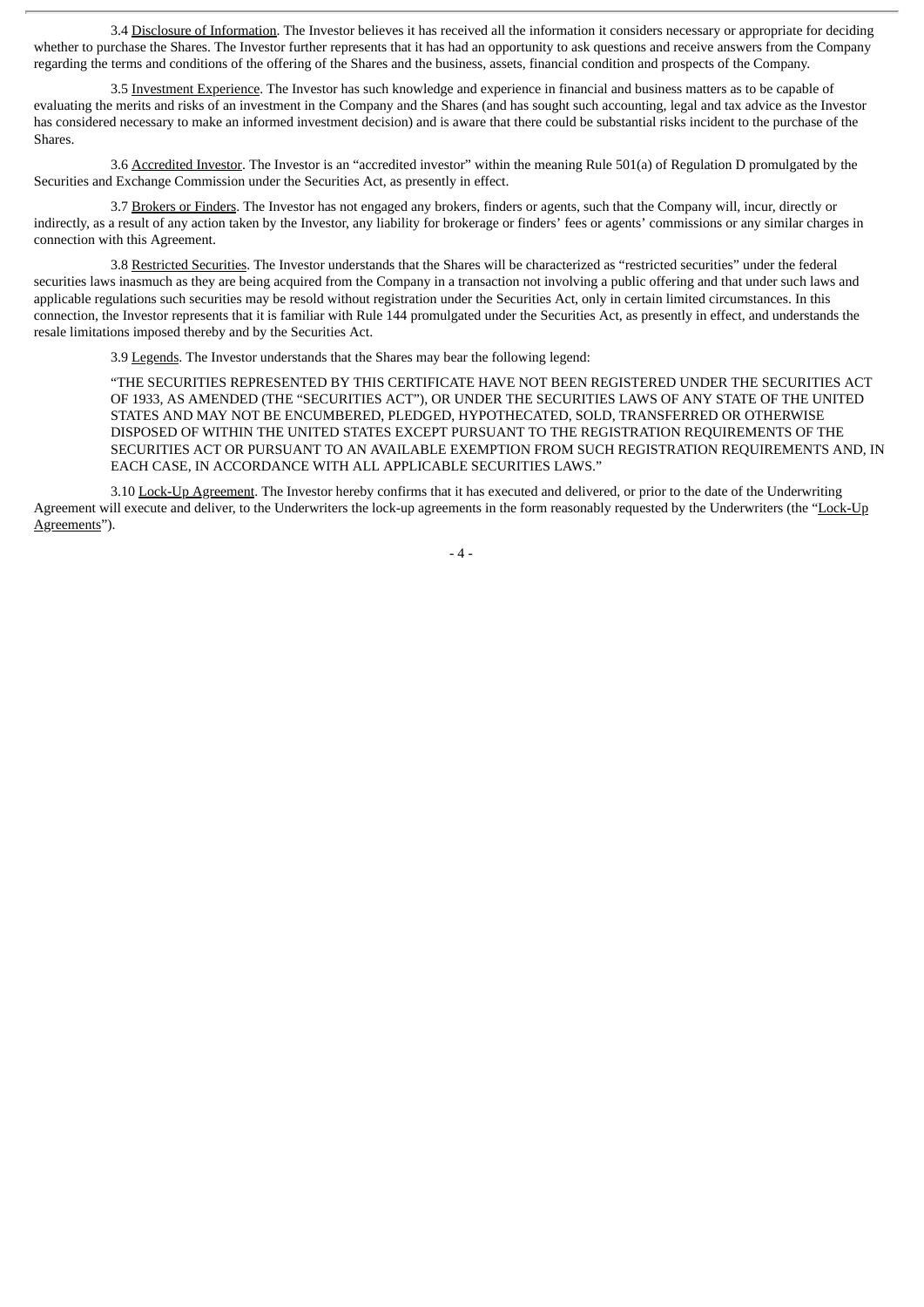4. Conditions of the Investor's Obligations at Closing. The obligations of the Investor under Section 1.1 of this Agreement are subject to the fulfillment on or before the Closing of each of the following conditions.

4.1 Representations and Warranties. The representations and warranties of the Company in Section 3 shall be true and correct in all material respects as of the date hereof and as of the Closing, other than those representations set forth in Sections 2.1, 2.2 and 2.3 which shall be true and correct in all respects as of the date hereof and as of the Closing.

4.2 Performance. The Company shall have performed and complied in all material respects with all agreements, obligations and conditions contained in this Agreement that are required to be performed or complied with by it on or before the Closing and shall have obtained all approvals, consents and qualifications necessary to complete the purchase and sale described herein.

4.3 Public Offering Shares. The Underwriters shall have purchased, immediately prior to the purchase of the Shares by the Investor hereunder, the Shares (as defined in the Underwriting Agreement) pursuant to the Registration Statement and the Underwriting Agreement.

4.4 Absence of Injunctions, Decrees, Etc. No governmental authority of competent jurisdiction shall have enacted, issued, promulgated, enforced or entered any decision, injunction, decree, ruling, law or order restraining, enjoining or otherwise prohibiting or making illegal the consummation of the transactions contemplated hereby, or imposing any damages or penalties in connection with the transactions contemplated by this Agreement with respect to the Investor that are substantial in relation to the Company; and no action, suit, proceeding or investigation shall have been instituted by a governmental authority of competent jurisdiction or threatened that seeks to restrain, enjoin, prevent, prohibit or otherwise make illegal the consummation of the transactions contemplated by this Agreement, or imposes any damages or penalties in connection with the transactions contemplated by this Agreement with respect to the Investor that are substantial in relation to the Company.

4.5 Letter Agreement. The Letter Agreement Relating to Ordinary Share Offering, dated as of April 13, 2021, by and among the Investor, the Company and Total Solar INTL SAS and Total Gaz Electricité Holdings France SAS shall be in full force and effect.

5. Conditions of the Company's Obligations at Closing. The obligations of the Company under subsection 1.1 of this Agreement are subject to the fulfillment on or before the Closing of each of the following conditions.

5.1 Representations, Warranties and Covenants. The representations, warranties and covenants of the Investor contained in Section 3 shall be true and correct in all material respects as of the date hereof and as of the Closing.

5.2 Public Offering Shares. The Underwriters shall have purchased, immediately prior to the purchase of the Shares by the Investor hereunder, the Shares (as defined in the Underwriting Agreement) pursuant to the Registration Statement and the Underwriting Agreement.

- 5 -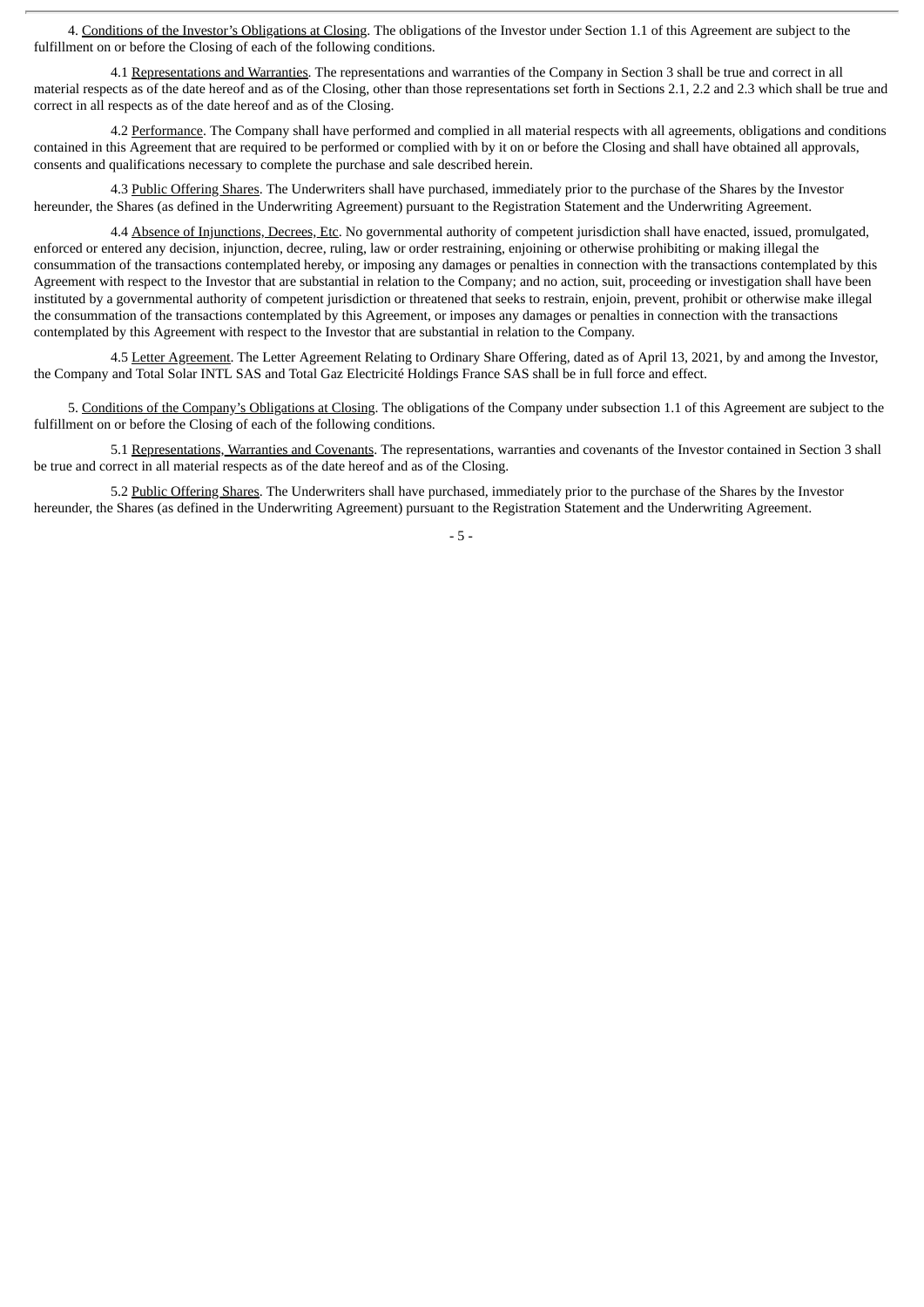5.3 Absence of Injunctions, Decrees, Etc. During this period from the date of this Agreement to immediately prior to the Closing, no governmental authority of competent jurisdiction shall have enacted, issued, promulgated, enforced or entered any decision, injunction, decree, ruling, law or order permanently enjoining or otherwise prohibiting or making illegal the consummation of the transactions contemplated at the Closing.

6. Termination. This Agreement shall terminate upon the earliest to occur, if any, of: (a) with respect to the rights and obligations of the Company and the Investor, as applicable to each other, at any time upon the written consent of the Company and the Investor, (b) either the Company, on the one hand, or the Underwriters, on the other hand, advising the other in writing, prior to execution of the Underwriting Agreement, that they have determined not to proceed with the Public Offering, (c) the termination of the Underwriting Agreement, or (d) May 12, 2021, if the Closing has not occurred on or prior to such date.

#### 7. Miscellaneous.

7.1 Survival of Warranties. The warranties, representations and covenants of the Company and the Investor contained in or made pursuant to this Agreement shall survive the execution and delivery of this Agreement and the Closing and shall in no way be affected by any investigation of the subject matter thereof made by or on behalf of any Investor or the Company.

7.2 Successors and Assigns. This Agreement, and any and all rights, duties and obligations hereunder, shall not be assigned, transferred, delegated or sublicensed by any party without the prior written consent of the other party; provided, however, the rights, duties and obligations of the Investor hereunder may be assigned to the affiliates of the Investor that agree in writing with the Company to be bound by the terms and conditions of this Agreement. Any attempt by a party without such consent to assign, transfer, delegate or sublicense any rights, duties or obligations that arise under this Agreement in a manner that is not permitted by the foregoing sentence to be made without such permission shall be void. Subject to the foregoing and except as otherwise provided herein, the provisions of this Agreement shall inure to the benefit of, and be binding upon, the successors, assigns, heirs, executors and administrators of the parties hereto.

7.3 Governing Law. This Agreement shall be governed in all respects by the internal laws of the State of New York as applied to agreements entered into among New York residents to be performed entirely within New York, without regard to principles of conflicts of law.

7.4 Counterparts. This Agreement may be executed in any number of counterparts, each of which shall be enforceable against the parties actually executing such counterparts, and all of which together shall constitute one instrument. Counterparts may be delivered via facsimile, electronic mail (including pdf or any electronic signature) or other transmission method and any counterpart so delivered shall be deemed to have been duly and validly delivered and be valid and effective for all purposes.

7.5 Notices. All notices and other communications required or permitted hereunder shall be in writing and shall be sent by electronic mail or otherwise delivered by hand, messenger or courier service addressed:

- 6 -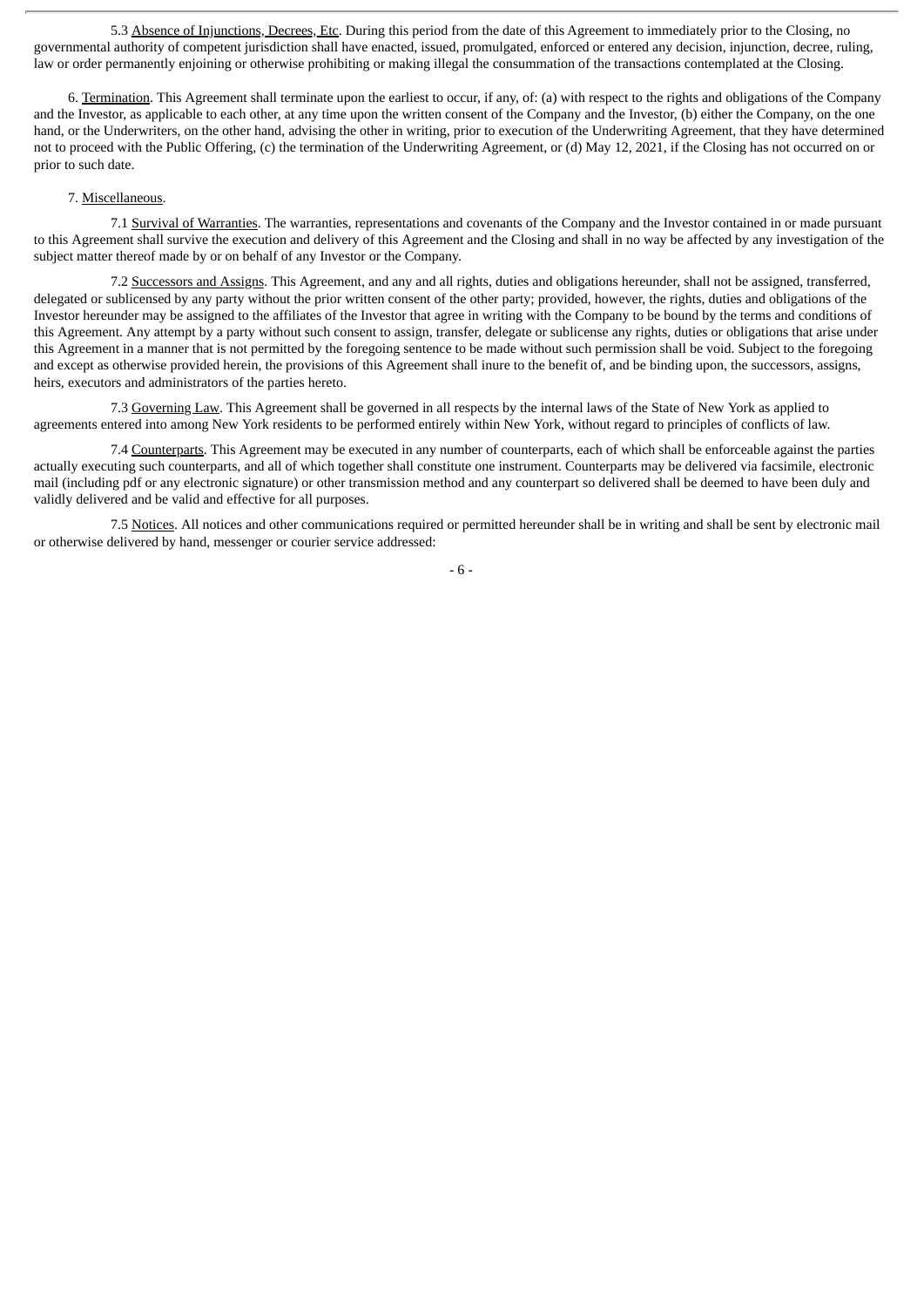(a) if to the Investor:

Zhonghuan Singapore Investment and Development Pte. Ltd. c/o Tianjin Zhonghuan Semiconductor Co., Ltd No. 12 East Haitai Road, Huayuan Industrial Park, Hi-tech Industrial Zone, Tianjin, PR China Attention: JIANG Yuan (Head of Investment Dept.); ZHAN Huimei (Head of Finance Dept.) Email: jiangyuan@tjsemi.com; zhanhuimei@tjsemi.com

with copies (which shall not constitute notice) to:

Weil, Gotshal & Manges LLP 3001-3003, Tower 2, Jing An Kerry Centre 1539 Nan Jing Road(W), Shanghai 200040, PR China Attention: Charles Ching; Chris Welty Email: charles.ching@weil.com; chris.welty@weil.com

(b) if to the Company:

Maxeon Solar Technologies, Ltd. 8 Marina Boulevard #05-02 Marina Bay Financial Center, 018981 Singapore Attention: Lindsey Wiedmann, Chief Legal Officer Email: lindsey.wiedmann@sunpower.com

with copies (which shall not constitute notice) to:

Jones Day 90 South Seventh Street, Suite 4950 Minneapolis, Minnesota 55402 USA Attention: Brad Brasser Email: bcbrasser@JonesDay.com

Each such notice or other communication shall for all purposes of this Agreement be treated as effective or having been given (i) if delivered by hand, messenger or courier service, when delivered (or if sent via an internationally-recognized overnight courier service, freight prepaid, specifying next-business-day delivery, one business day after deposit with the courier), or (ii) if sent via electronic mail, when directed to the relevant electronic mail address, if sent during normal business hours of the recipient, or if not sent during normal business hours of the recipient, then on the recipient's next business day. In the event of any conflict between the Company's books and records and this Agreement or any notice delivered hereunder, the Company's books and records will control absent fraud or error.

- 7 -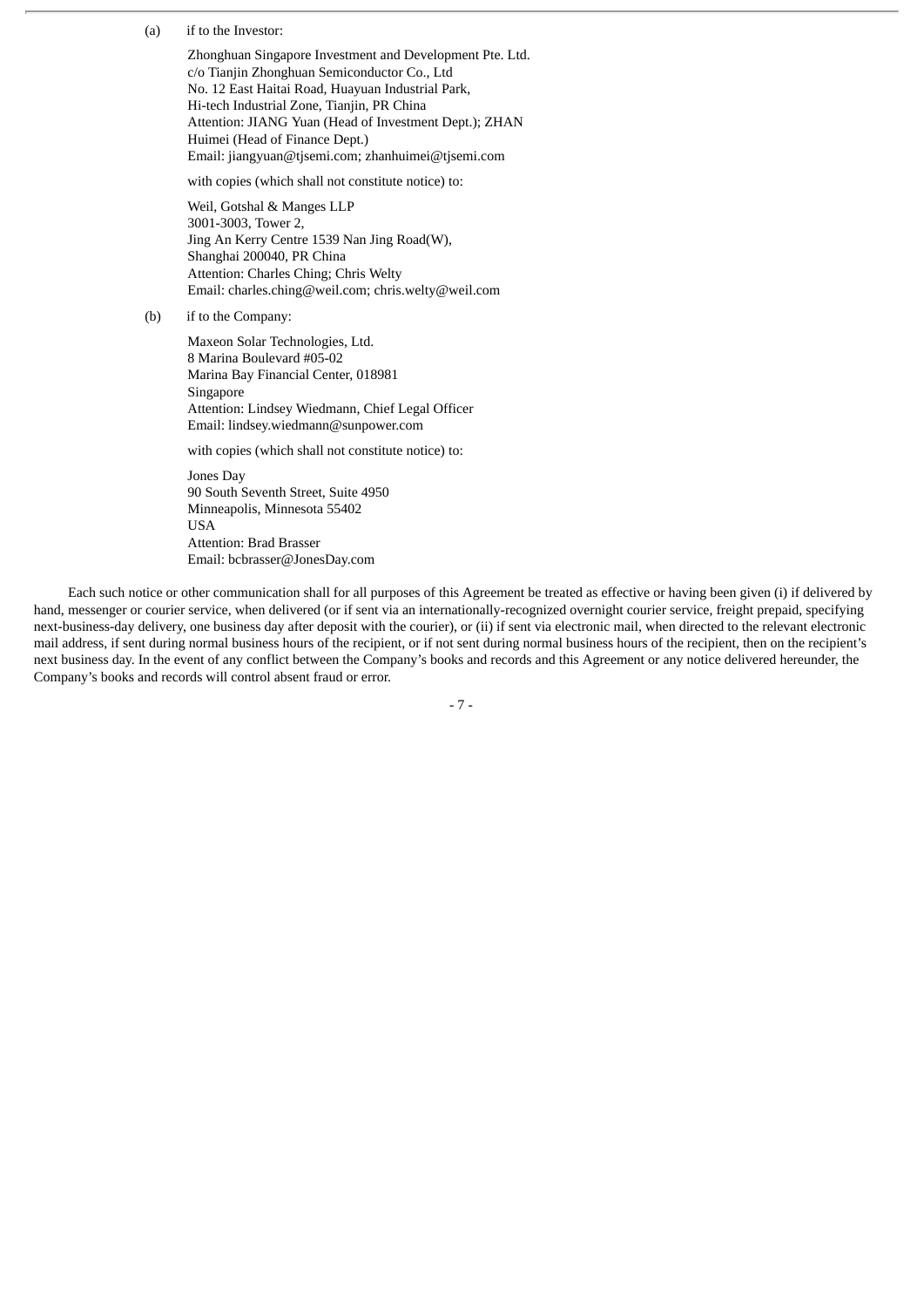7.6 Amendments and Waivers. Any term of this Agreement may be amended and the observance of any term of this Agreement may be waived (either generally or in a particular instance and either retroactively or prospectively), only with the written consent of the Company and the Investor.

7.7 Severability. If any provision of this Agreement becomes or is declared by a court of competent jurisdiction to be illegal, unenforceable or void, portions of such provision, or such provision in its entirety, to the extent necessary, shall be severed from this Agreement, and such court will replace such illegal, void or unenforceable provision of this Agreement with a valid and enforceable provision that will achieve, to the extent possible, the same economic, business and other purposes of the illegal, void or unenforceable provision. The balance of this Agreement shall remain in full force and effect and shall in no way be affected, impaired or invalidated.

7.8 Entire Agreement. This Agreement and the documents referred to herein constitute the entire agreement among the parties. No party shall be liable or bound to any other party in any manner with regard to the subjects hereof or thereof by any warranties, representations or covenants except as specifically set forth herein or therein.

7.9 Specific Performance. The parties to this Agreement hereby acknowledge and agree that the Company would be irreparably injured by a breach of this Agreement by the Investor, and the Investor would be irreparably injured by a breach of this Agreement by the Company, and that money damages are an inadequate remedy for an actual or threatened breach of this Agreement because of the difficulty of ascertaining the amount of damage that will be suffered by the aggrieved party in the event that this agreement is breached. Therefore, each of the parties to this Agreement agrees to the granting of specific performance of this Agreement and injunctive or other equitable relief in favor of the aggrieved party as a remedy for any such breach, without proof of actual damages, and the parties to this Agreement further waive any requirement for the securing or posting of any bond in connection with any such remedy. Such remedy shall not be deemed to be the exclusive remedy for breach of this Agreement, but shall be in addition to all other remedies available at law or in equity to the aggrieved party.

[*Remainder of page intentionally left blank*]

<sup>-</sup> 8 -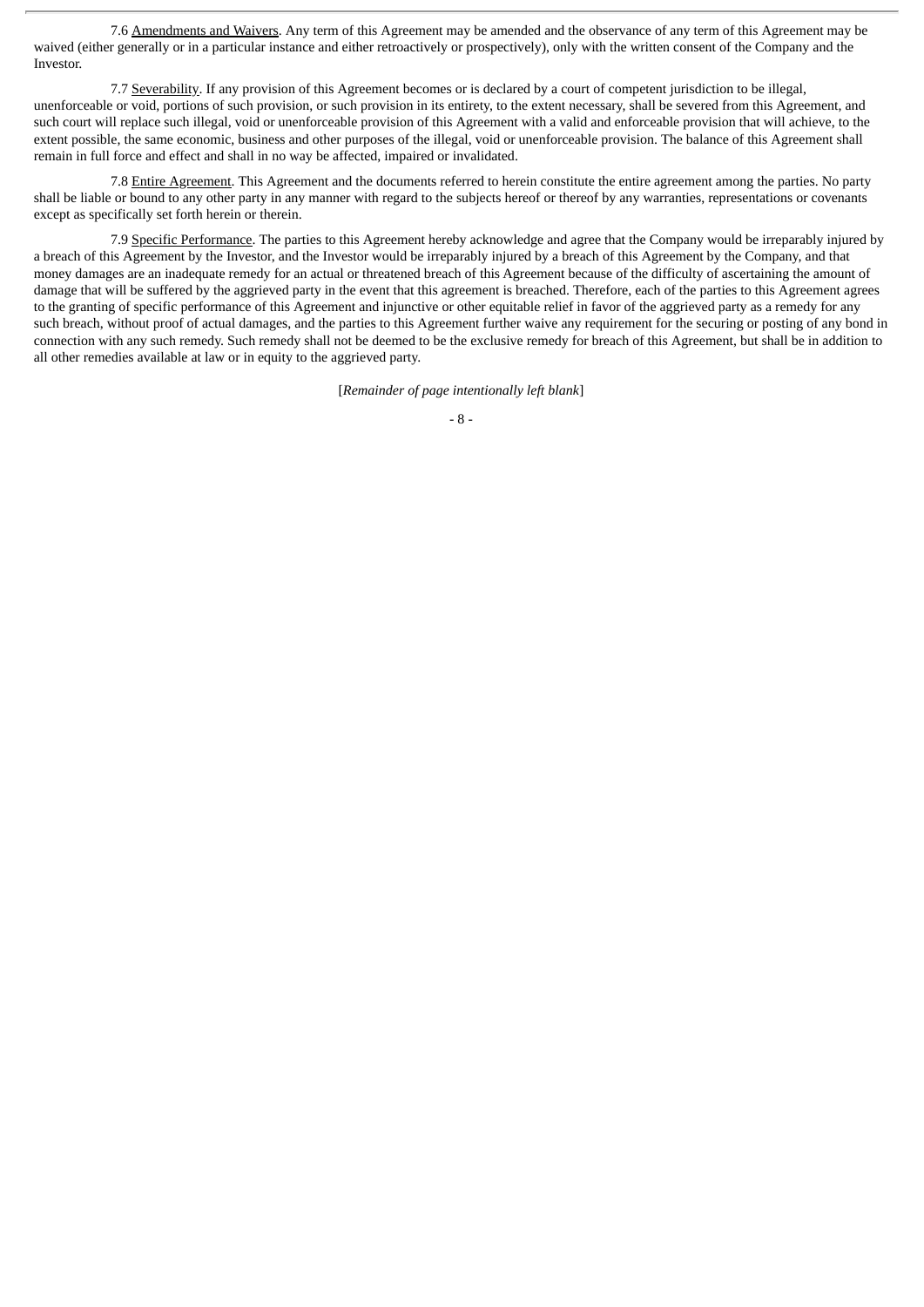**IN WITNESS WHEREOF**, the parties have executed this Ordinary Share Purchase Agreement as of the date first above written.

# **MAXEON SOLAR TECHNOLOGIES, LTD.**

By: /s/ Jeffrey W. Waters

Name: Jeffrey W. Waters Title: Chief Executive Officer

*Signature Page to Maxeon Solar Technologies, Ltd. Ordinary Share Purchase Agreement*